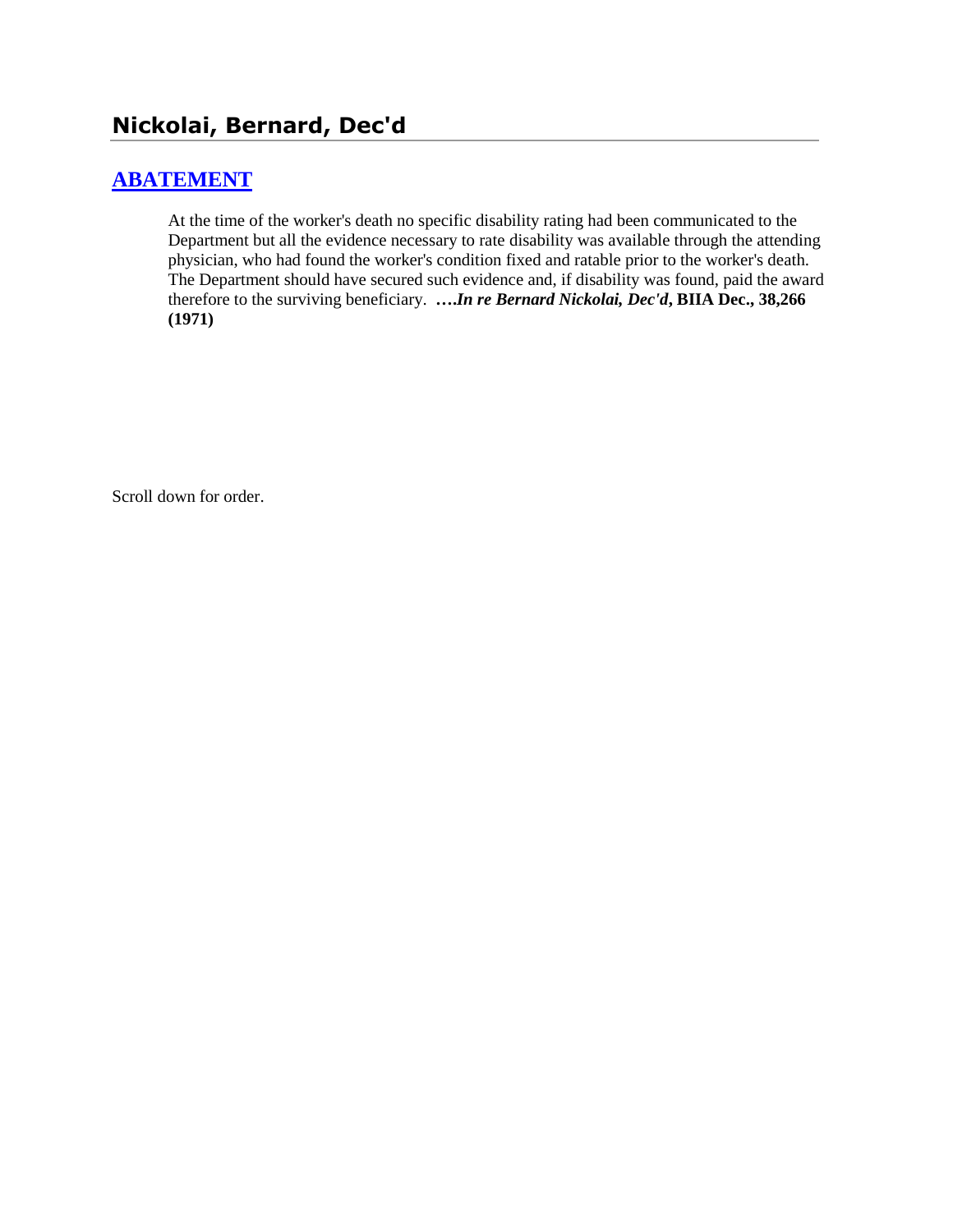#### **BEFORE THE BOARD OF INDUSTRIAL INSURANCE APPEALS STATE OF WASHINGTON**

**IN RE: BERNARD J. NICKOLAI, DEC'D. ) DOCKET NO. 38,266 )**

**CLAIM NO. F-322792 ) DECISION AND ORDER**

APPEARANCES:

Widow-petitioner, Wilma B. Nickolai, by William J. Van Natter

Employer, The Boeing Company, by Perkins, Coie, Stone, Olsen & Williams, per Fred S. Merritt

Department of Labor and Industries, by The Attorney General, per Edward G. Gough, Assistant

Appeal filed by the widow-petitioner on March 9, 1971, from a letter of the Supervisor of Industrial Insurance dated February 26, 1971, rejecting petitioner's claim as the surviving widow of the decedent herein to both temporary and permanent partial disability compensation. **REVERSED AND REMANDED**.

### **DECISION**

This appeal is before the Board pursuant to a timely Statement of Exceptions filed by the petitioner to a Corrected Proposed Decision and Order issued on June 9, 1971, upholding the petitioner's claim in major part as to certain temporary disability compensation, but rejecting it as to permanent partial disability compensation. Since only issues of law were presented, the case was submitted for decision on the basis of the Department file.

At this juncture, the inquiry is reduced to two questions, to wit:

- (1) Is the supervisor's letter of February 26, 1971 appealable by the petitioner?
- (2) If so, under the provisions of RCW 51.32.040, is she entitled to the permanent partial disability compensation to which the decedent would have been entitled had he lived?

We answer both questions in the affirmative, as detailed below.

On February 19, 1971, the petitioner's attorney wrote the Department of Labor and Industries requesting that certain time loss compensation be paid to the widow, and further requesting "the establishment of a disability award for Mr. Nickolai's disc surgery and the payment of the same to his widow." The supervisor's letter of February 26, 1971, the letter here in question, was in direct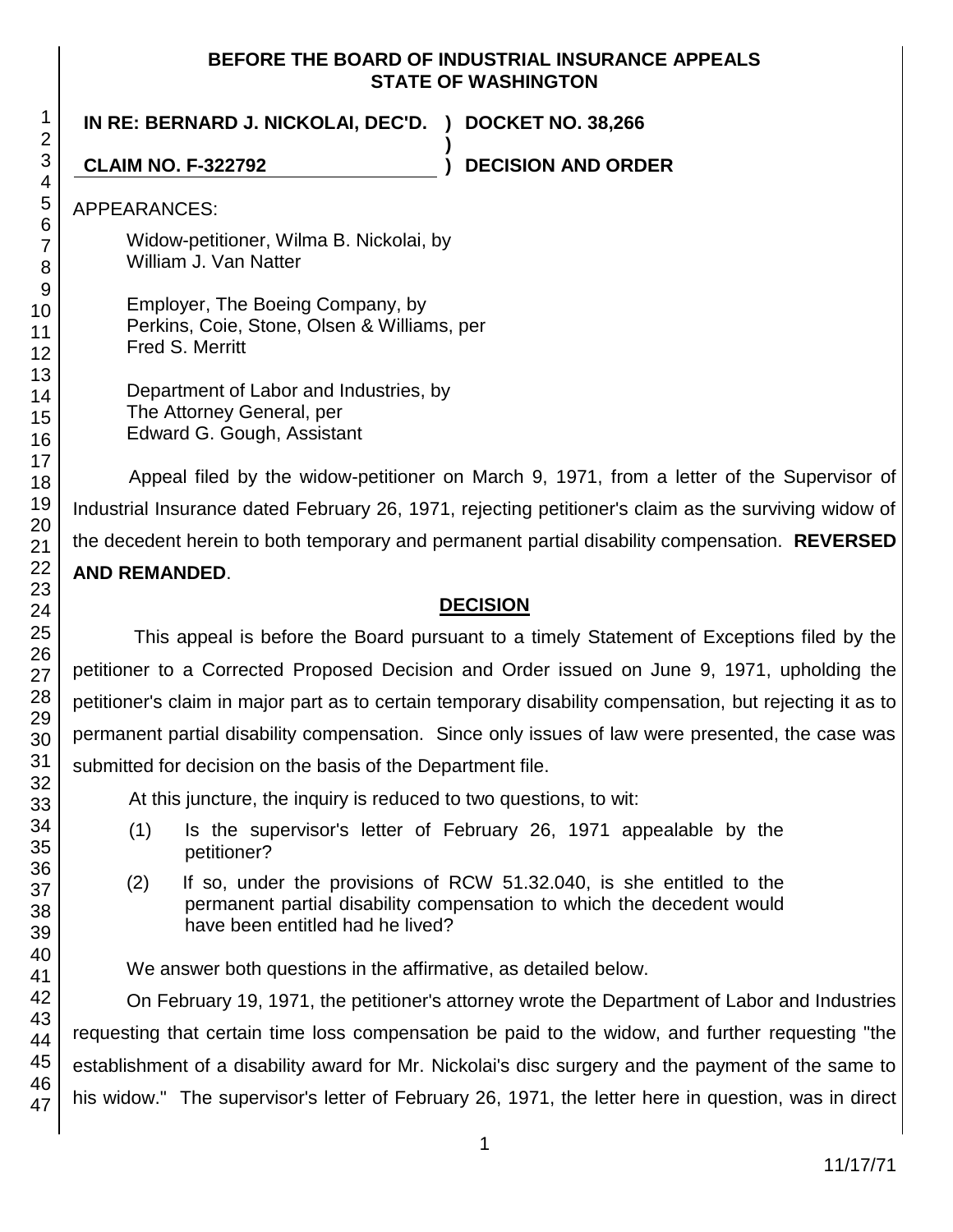response to the afore-said letter and expressly rejected by requests on the ground that none of the decedent's benefits survived to his widow.

Quite clearly, we think this rejection constituted, at the very least, Departmental "action" within the purview of RCW 51.52.050, which "may", as distinguished from "must" (as prescribed in RCW 51.52.060), be appealed. Stated somewhat differently, the petitioner had the right to appeal the letter in question, but was not required to do so in order to avoid the decisive effects thereof, since the letter did not meet the "final" requirements of an "order, decision or award" as provided in RCW 51.52.050.

As for the question of petitioner's right under RCW 51.32.040 to a permanent partial disability award, it is to be first noted that the decision of Powell v. Department of Labor and Industries, 79 Wn. 2d 378, construing that statute, was handed down on June 10, 1971, one day subsequent to the issuance of the Corrected Proposed Decision and Order in this matter which denied the petitioner permanent partial disability compensation under the authority of Urban v. Department of Labor and Industries, 75 Wn. 2d 787, and cases falling within what may be termed the Urban line of authority. However, Powell expressly overruled Urban and its judicial forerunners, and in so doing, the court, speaking in regard to RCW 51.32.040, stated:

> ". . . this statute contains no language to indicate a legislative intent that the widow's right to collect her husband's compensation should be made contingent upon his success in getting his evidence before the Department of Labor and Industries and receiving a favorable decision prior to his death. We cannot assume that the legislature intended a valuable right to depend upon such a fortuity as the length of time between an accident and the death of the victim from some other cause."

The court then went on to state its holding as follows:

"We hold that under the provisions of RCW 51.32.040, a widow of a workman who has suffered an industrial injury and has died from some other cause, is entitled to receive the compensation to which her husband was entitled but which he did not receive, whether or not a decision in his favor was rendered by the department prior to his death."

The outer reaches of the Powell decision are, of course, not yet discernible. However, it seems clear therefrom that if the situation presented in Urban were to be presented today, a different result would obtain. Factually, the instant case can be distinguished from Urban primarily in that Mr. Nickolai expired while his claim was still before the Department and prior to all the evidence of his disability having been presented to the Department; whereas in Urban, the workman died while his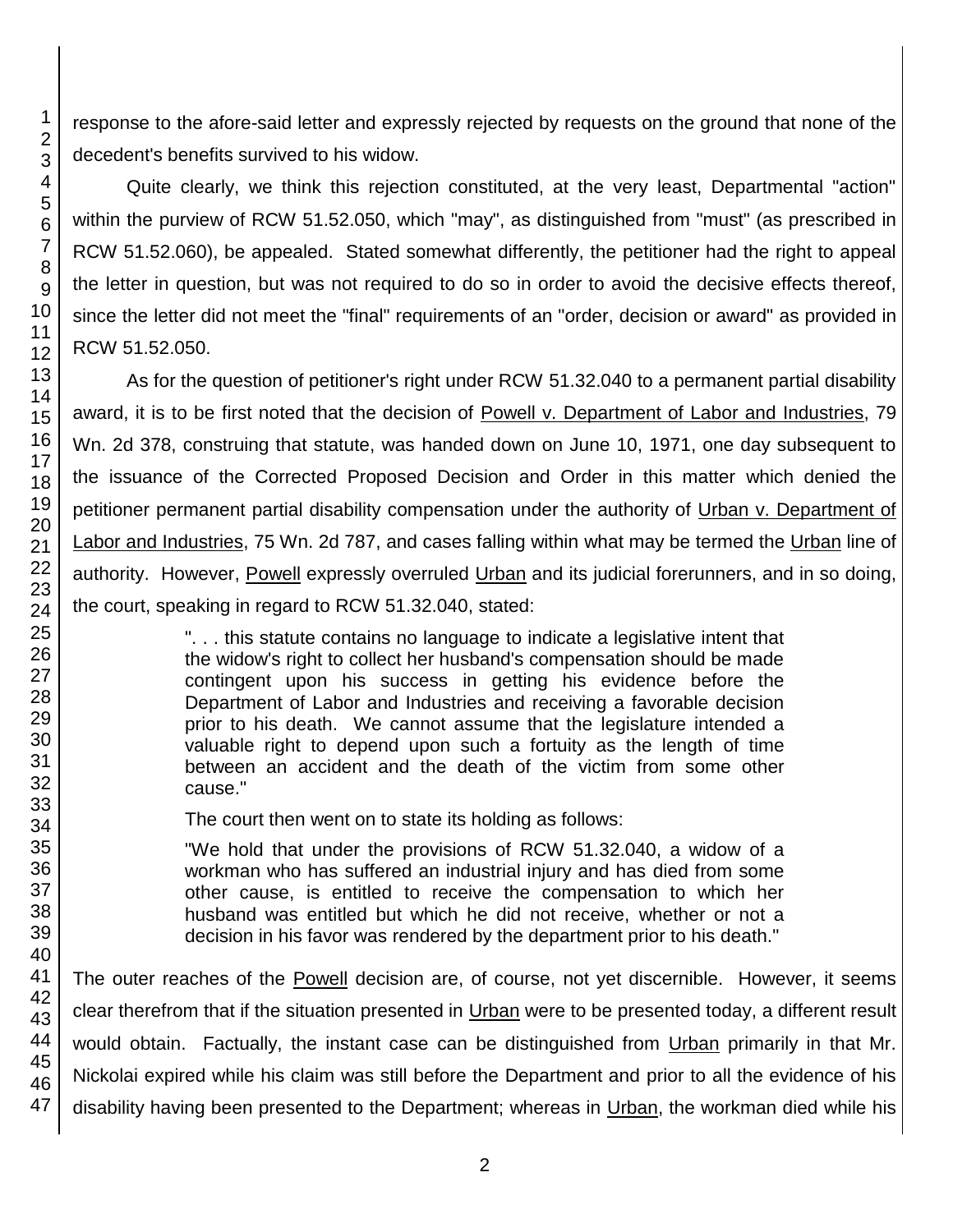case was before this tribunal and after all evidence of his disability had been presented to the Board, but prior to any final determination of such our mind, as a practical matter the question of disability was as readily determinable by the Department at the time of Mr. Nickolai's death as it was by the Board at the time of death in the Urban matter.

More specifically, the Department file discloses that Dr. Ivan K. Loughlen became the decedent's attending doctor in early 1969, following an orthopedic consultation examination by him of the decedent. On March 11, 1969, Dr. Loughlen performed a surgical procedure on the decedent's back and followed him postoperatively until late March, 1970, at which time the doctor advised the Department that the decedent's condition was fixed and that he did have a permanent partial disability. The doctor noted that he preferred not to rate his own patients. Accordingly, the Department proceeded to schedule an examination with Dr. Irving Tobin for June 16, 1970. Mr. Nickolai unexpectedly expired on April 19, 1970, from causes unrelated to his industrial injury. Under the law as it then existed (urban, supra), any permanent partial disability award to which the decedent may have been entitled had he lived, died with him. Thus, the Department made no further attempt to secure a disability evaluation from Dr. Loughlen, even though he was the decedent's attending doctor at the time of death and had indicated to the Department shortly prior thereto that the decedent's condition was fixed and that he did have a permanent partial disability.

Due to the intervention of Powell, supra, just one day following the Corrected Proposed Decision and Order in this matter, the case came to us for review in a decidedly different posture than that presented to either the Department or our hearing examiner. From the above-recited history, it was immediately apparent to us that Dr. Loughlen was in a uniquely advantageous position to evaluate the decedent's disability, and we accordingly proceeded to elicit from him a written report thereon. This report, dated September 13, 1971, rated the decedent's industrially related permanent partial disability at 20 per cent of the maximum allowable for unspecified disabilities. After review thereof, all parties, by way of separate letters to the Board, agreed that this report could be incorporated into the record as an exhibit and that the appeal could thereupon be submitted to the Board for decision without the necessity of further proceedings (both the Department and the employer expressly reserving their position as to the legal question of the survival of such an award to the widow).

Accordingly, the report of Dr. Ivan K. Loughlen dated September 13, 1971, is hereby incorporated into the record as Exhibit No. 1. based thereon, and the Department file, we find that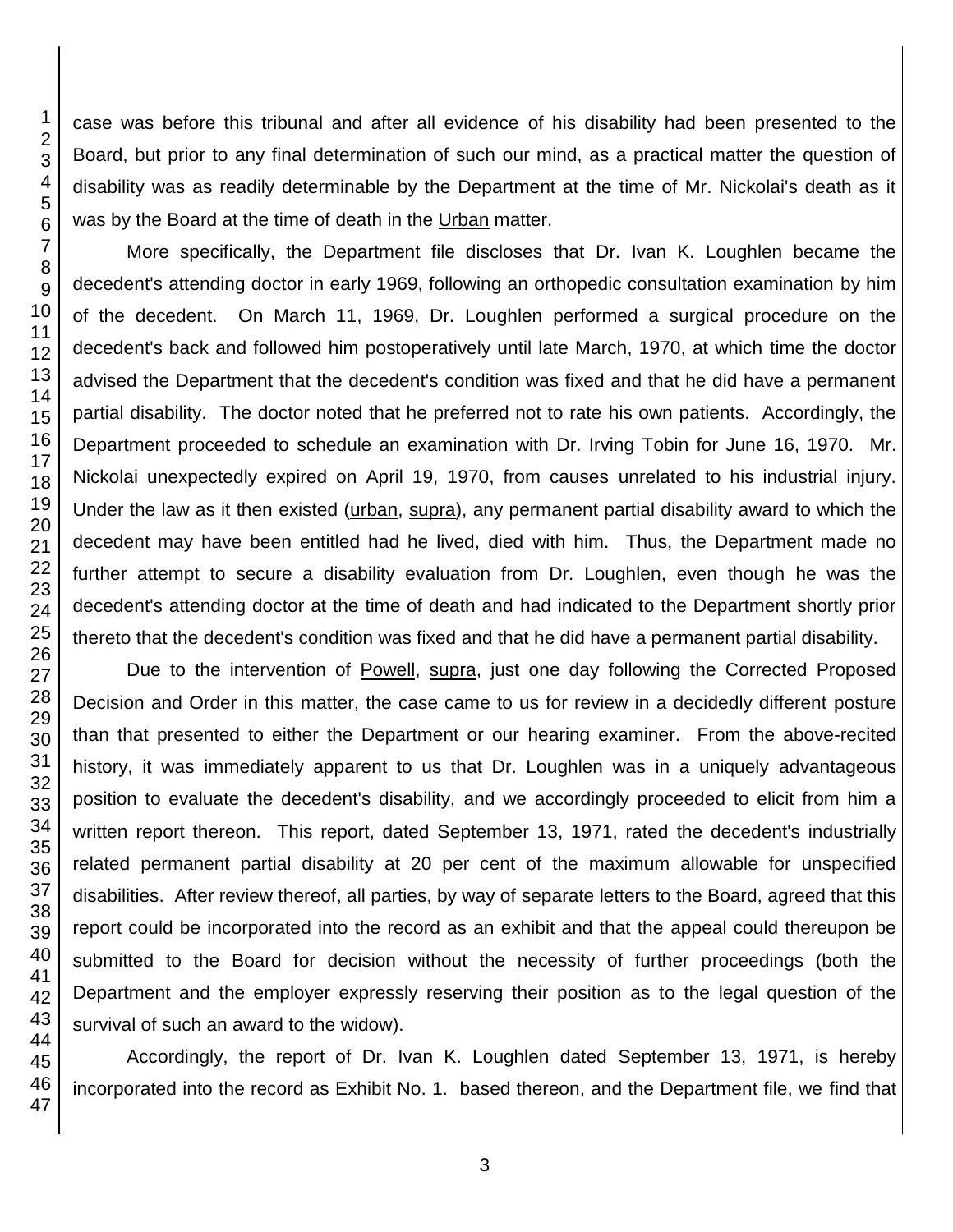2 3 4 5 6 7 8 9 10 11 12 13 14 15 16 17 18 19 20 21 22 23 24 25 26 27 28 29 30 31 32 the decedent's industrially related back condition was fixed at the time of death and that his permanent partial disability attributable thereto was 20 per cent of the maximum allowable for unspecified disabilities. Where, as here, no specific disability rating has been expressly communicated to the Department prior to the workman's death, so that no "decision" upon the disability question has been made by the Department prior to the date of death, but all the evidence necessary to make such a "decision" is available to the Department at the time of death through a doctor who treated and personally witnessed the workman's condition, found it to be fixed and therefore rateable prior to the time of death, we think under the Powell doctrine, that it becomes incumbent upon the Department to secure such evidence, render a "decision," and, if disability is found make payment therefor to the surviving widow. Technically, if jurisdictional dictates were to be slavishly followed, this case should be remanded to the Department with instructions to rate the decedent's disability as it existed when his condition became fixed and make payment therefor to the petitioner. The case is unique, however, in light of the Powell decision having intervened between the Department's disposition and ours, and we trust that any violence done to the law by virtue of our having proceeded to gather the necessary evidence and making the original disability adjudication (which is the only credible rating that could ultimately be made by the Department upon remand) and thereby hopefully expediting the award, will be outweighed by consideration for the widow herein, who has already waited over one and one-half years for her compensation. **FINDINGS OF FACT** Based upon the record, the Board makes the following findings:

1. On June 7, 1965, Bernard J. Nickolai sustained an injury during the course of his employment with The Boeing Company. On November 23, 1965, the Department of Labor and Industries issued an order allowing and closing the claim for medical treatment only. On December 27, 1965, Mr. Nickolai filed a notice of appeal. On January 5, 1966, the Department issued an order reassuming jurisdiction of the claim for further consideration. On January 7, 1966, the Board issued an order denying the appeal in light of the Department's reassuming jurisdiction of the claim. On December 20, 1966, the Department issued an order adhering to the provisions of its order of November 23, 1965, allowing and closing the claim for medical treatment only. On December 29, 1966, Mr. Nickolai filed a notice of appeal and on March 1, 1967, the Board issued an order granting the appeal. On March 10, 1969, a Proposed Decision and Order was issued sustaining the Department's allowance and closure of the claim for medical treatment only. On April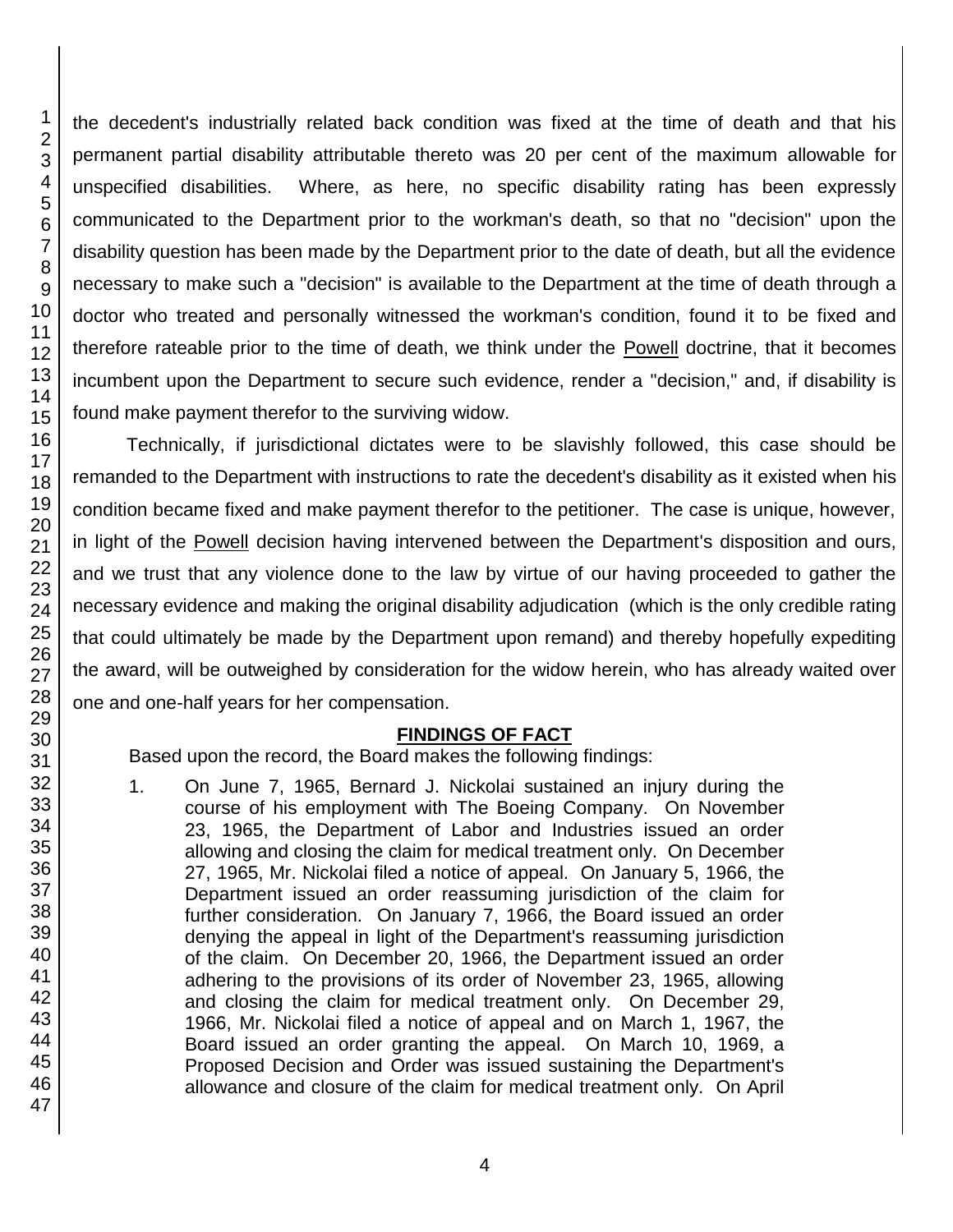24, 1969, the Board issued an order adopting the Proposed Decision and Order of March 10, 1969.

- 2. On March 3, 1969, the Department received a medical report upon Mr. Nickolai's condition dated February 17, 1969, from Dr. Ivan K. Loughlen, his attending doctor.
- 3. On March 26, 1969, the Department received a letter from the claimant's legal counsel dated March 25, 1969, requesting that the claim be reopened for aggravation of condition, and advising that a formal application to reopen the claim would be forthcoming, supported by the attending doctor's report (the report of February 17, 1969, by Dr. Loughlen).
- 4. On April 17, 1969, the Department received a formal application to reopen the claim signed by Dr. Loughlen and accompanied by a copy of his medical report of claimant's condition dated February 17, 1969.
- 5. On May 14, 1969, the Department issued an order denying the application to reopen the claim. On May 27, 1969, the claimant filed a notice of appeal and on June 19, 1969, the Board issued an order granting the appeal. On September 23, 1969, the Board issued an order on agreement of the parties reopening the claim for treatment and such other and further action as might be indicated.
- 6. On October 29, 1969, the Department issued an order reopening the claim pursuant to the Board's order of September 23, 1969. On November 12, 1969, the Department issued an order paying the claimant time loss compensation for the period from April 15, 1969, to August 17, 1969, inclusive. On June 9, 1970, the Department issued an order closing the claim with time loss as paid to August 17, 1969, and without award for permanent partial disability.
- 7. On November 12, 1969, the Department received a certificate of disability card signed by the claimant and Dr. Loughlen certifying to time loss from February 28, 1969, to August 18, 1969.
- 8. By "final report card" dated March 23, 1970, Dr. Loughlen advised the Department that the claimant's condition was fixed and that he did have permanent partial disability. The doctor further advised the Department that he preferred not to rate his own patients for permanent partial disability. Accordingly, the Department scheduled a rating examination with Dr. Irving Tobin for June 16, 1970.
- 9. On April 19, 1970, Bernard J. Nickolai expired from causes unrelated to his industrial injury.
- 10. By letter dated February 19, 1971, legal counsel for Wilma B. Nickolai, surviving widow of Bernard J. Nickolai and petitioner herein, requested the Department to pay time loss compensation and permanent partial disability compensation to which the decedent would have been entitled had he lived.